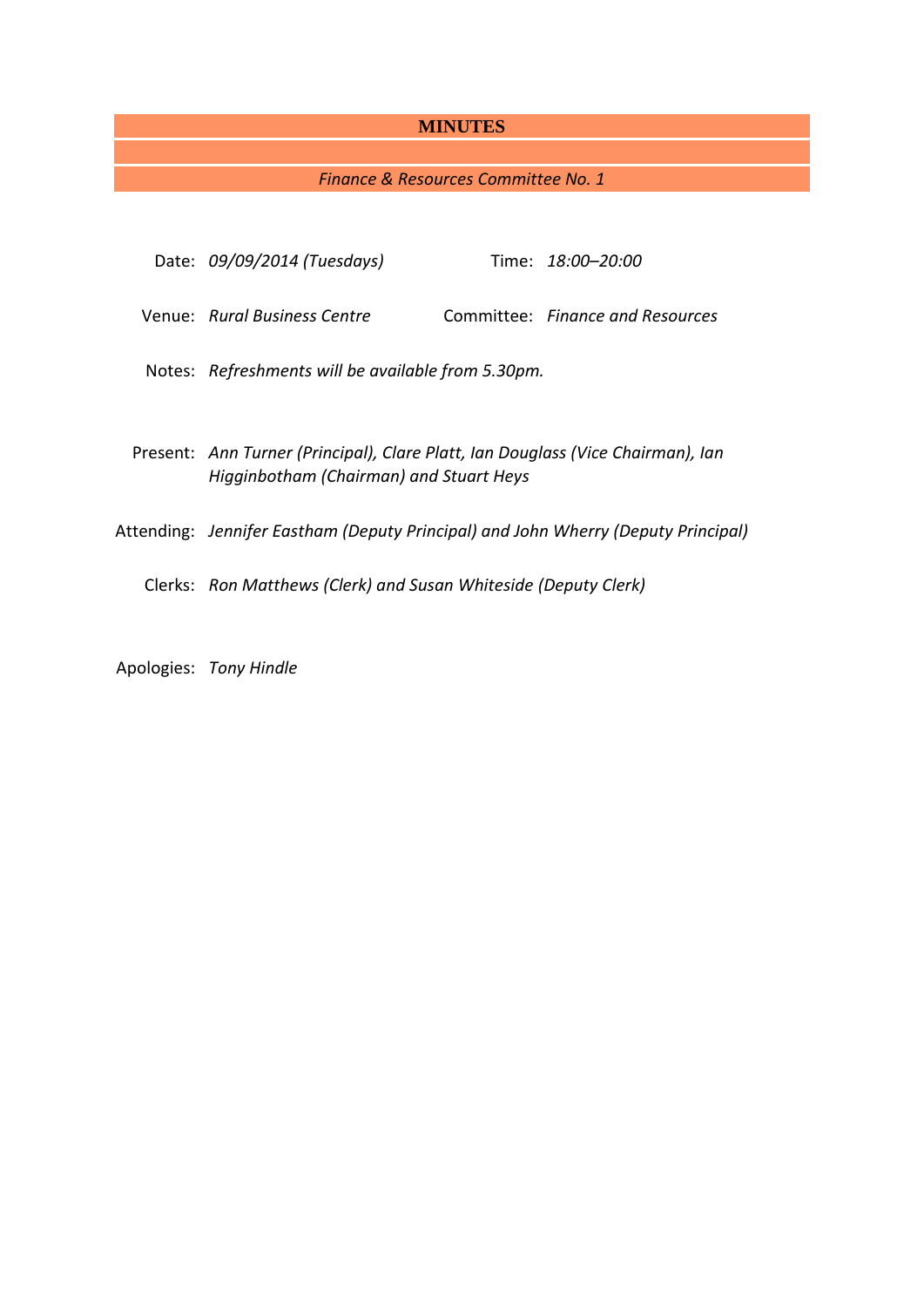## *Public* **Minutes**

Item number: Item description: (and category)

| 01.14           | <b>Attendance of College Management Staff</b>                                                                                                                                                                                                                                                                                                                                                                                                                                                                   |  |  |  |
|-----------------|-----------------------------------------------------------------------------------------------------------------------------------------------------------------------------------------------------------------------------------------------------------------------------------------------------------------------------------------------------------------------------------------------------------------------------------------------------------------------------------------------------------------|--|--|--|
| <b>Decision</b> | Welcome<br>The Chairman of Finance & Resources Committee welcomed all to the<br>first meeting of the new Committee. The Committee having been<br>formed from the previously separate Finance Committee and Resources<br>Committee.<br><b>Attendance of College Management Staff</b><br>Section 8.2 of the current Constitution and Terms of Reference for the<br>Finance & Resources Committee states:<br>College Management and / or consultants may attend meetings by<br>invitation in an advisory capacity. |  |  |  |
|                 | <b>Resolved:</b>                                                                                                                                                                                                                                                                                                                                                                                                                                                                                                |  |  |  |
|                 |                                                                                                                                                                                                                                                                                                                                                                                                                                                                                                                 |  |  |  |
|                 | That College Management staff be invited to attend the meeting.                                                                                                                                                                                                                                                                                                                                                                                                                                                 |  |  |  |
| 02.14           | <b>Apologies for Absence</b>                                                                                                                                                                                                                                                                                                                                                                                                                                                                                    |  |  |  |
| <b>Record</b>   | Apologies were received from Tony Hindle and Stuart Heys.                                                                                                                                                                                                                                                                                                                                                                                                                                                       |  |  |  |
| 03.14           | Appointment of Vice Chairman of the Committee                                                                                                                                                                                                                                                                                                                                                                                                                                                                   |  |  |  |
| <b>Decision</b> | Corporation minute 41.14 refersSection 9 of the current Constitution and<br>Terms of Reference for the Finance Committee states:                                                                                                                                                                                                                                                                                                                                                                                |  |  |  |
|                 | 9.1 The Committee shall have both a Chairman and Vice<br>٠<br>Chairman.<br>9.2 Both Chairman and Vice Chairman will be determined<br>٠<br>and appointed by the members of the Committee.<br>9.3 The Chairman of the Corporation may not be appointed<br>٠<br>Chairman of the<br>Committee.<br>9.4 Both the Chairman and Vice Chairman shall serve for one<br>٠<br>year.<br>9.5The Chairman and Vice Chairman shall be eligible for re-<br>٠<br>election.                                                        |  |  |  |
|                 | At its meeting on 15 July 2014, following due process, Corporation<br>appointed Ian Higginbotham as Chairman of the Finance & Resources<br>Committee for the academic year 2014 to 2015. The appointment<br>ensured the Committee was not without a Chairman following the<br>retirement of the previous Chairman, Dick West from the Board on 31<br>July 2014.                                                                                                                                                 |  |  |  |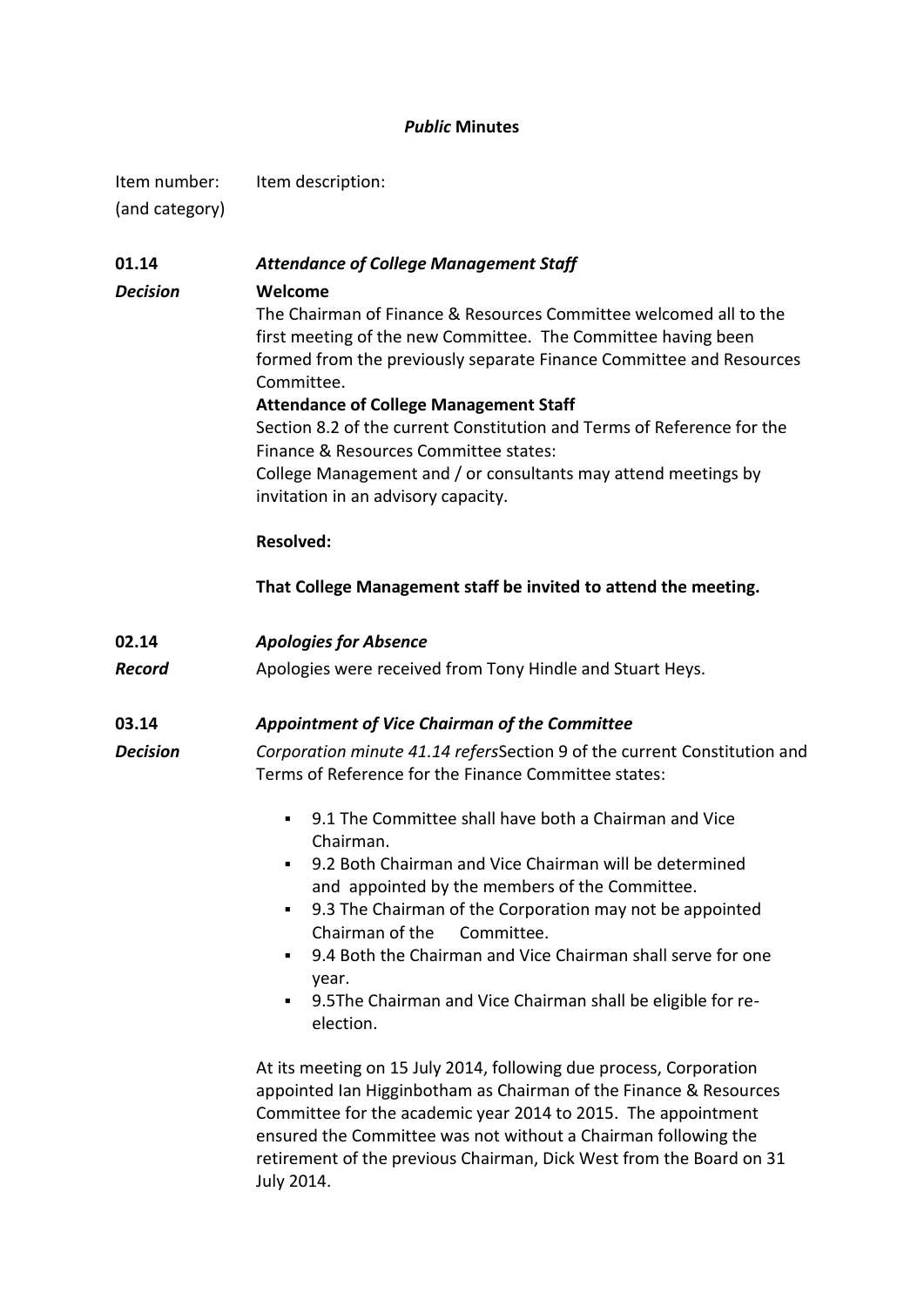Following due process Ian Douglass was appointed as Vice Chairman of the Finance & Resources Committee.

## **Resolved:**

## **That Ian Douglass be appointed as Vice Chairman of the Finance & Resources Committee with immediate effect to 31 August 2015.**

### **04.14** *Public Minutes of Previous Meetings*

*Decision* The public minutes of Finance meeting number 15 held on Tuesday 21 May 2014 were confirmed and signed as a true and correct record.

### **05.14** *Declaration of Interests*

*Record* Members of the Committee were asked to declare any interests they may have in respect of items on the public agenda. No declarations were made.

## **06.14** *Strategic Plan Finance Committee*

*Decision* **6.14.1 Strategic Plan Report 2013 / 2014 Final** Consideration was given to the Strategic Plan Final Report for 2013 / 2014 relevant to the previous Finance & Resources Committees which indicated performance towards target using a traffic light system and directional arrows to indicate trends.

## **We will continue to build and enhance our brand and reputation for excellence within the land-based and sports sectors.**

RecruitmentThere was some variation from targets notably a shortfall in recruitment of Apprentices over 18. Members questioned management on the trends and performance against the targets and referred back to the monitoring over previous meetings. Looking at the performance in a national context it was noted that Myerscough's recruitment for apprentices was ahead of national trends particularly for the core business of 16 to 18 year olds.

Further Education recruitment had met target though to maintain numbers some had been recruited via subcontractors.

Higher Education showed a downward trend in the take up of part time places, full time recruitment being just below target. There was a shortfall of approximately 2% against the income budget.

In response to questions members received information about national trends and funding and noted the transfer of the Farriery students. There was a further question regarding the spread of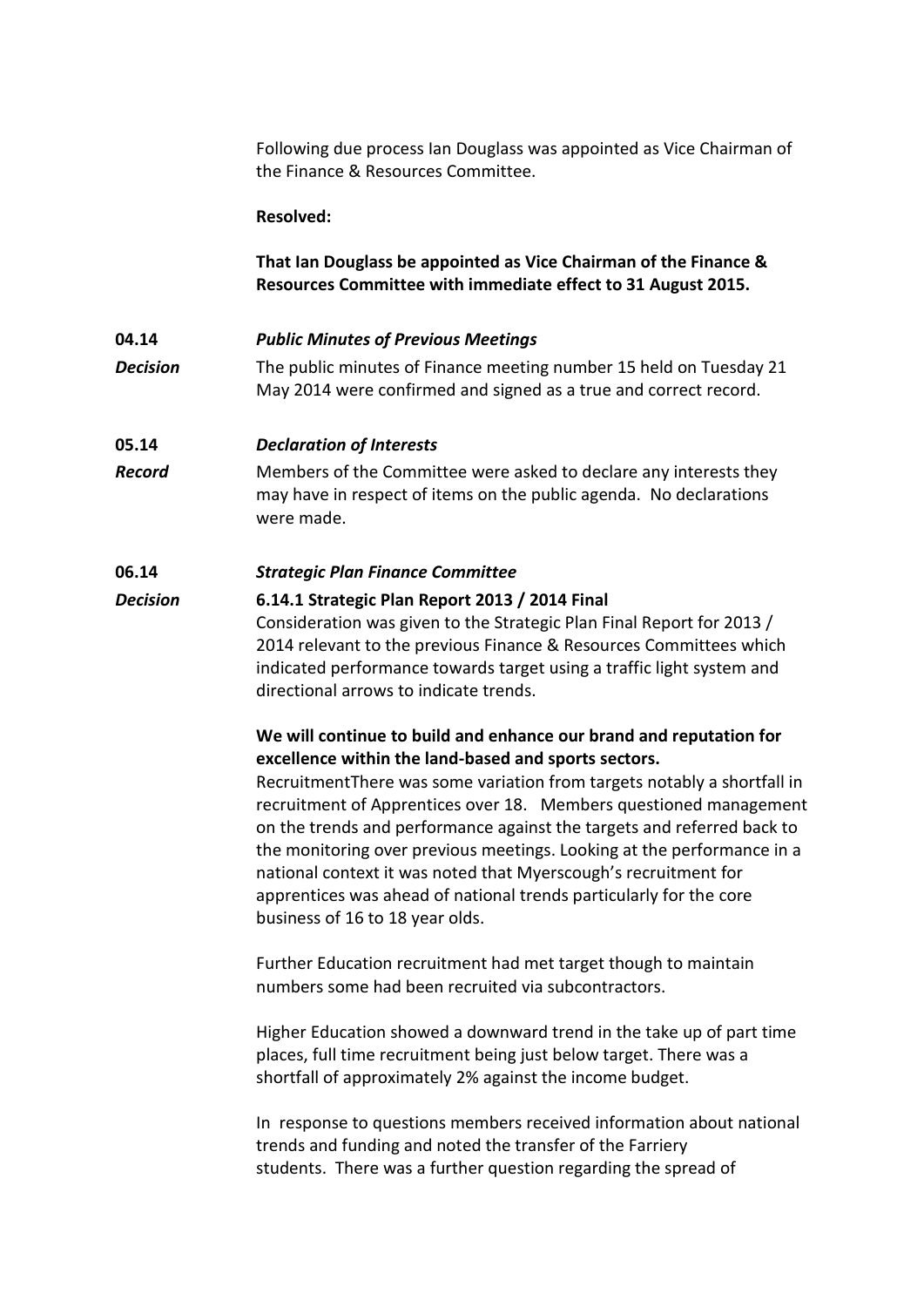educational activities with regard to a variety of factors including funding which was answered to the satisfaction of the Committee. Now into year three of the fee changes for Higher Education the vast majority of students were now under the new fee regime.

24plus loans for FE students had been introduced with good take up, beyond expectations at Myerscough.

The current government policy showed reductions in adult funding and reductions from the SFA, though the next year would show an increased rate for land-based students. The Committee agreed that these were factors that were taken into consideration in strategic decision making and in deciding where they should build capacity.

Income – grants, International activity, research incomeTargets were exceeded

**We will deliver great value for money**The Skills Funding Agency had confirmed the College's financial health was outstanding. Financial key performance targets had largely been met and Committee commended the performance and predicted final income.

**6.14.2 Strategic Plan Key Performance Indicators for 2014 / 2015** Finance & Resources Committee gave consideration to the proposed Key Performance Indicators for Finance & Resources Committee for the academic year 2014 / 2015.

These included targets agreed at Corporation plus some additional targets for Finance & Resources Committee around the Capital Plan, Human Resources and Learner Feedback.

The Committee discussed management of expectations and received assurance that the College compared well with other institutions concerning computer resources. Following consideration Finance & Resources Committee requested particular attention be placed on the continuing improvements regarding computer resources.

Following due consideration it was

### **Resolved:**

- **I. That the Strategic Plan Report 2013 / 2014 be received.**
- **II. II. That the Strategic targets for 2014 / 2015 be agreed as submitted**

# **07.14** *Financial Position Statement for the period ended 31 July 2014*

*Consultation* Consideration was given to the Financial Position Statement for the twelve months ended 31 July 2014.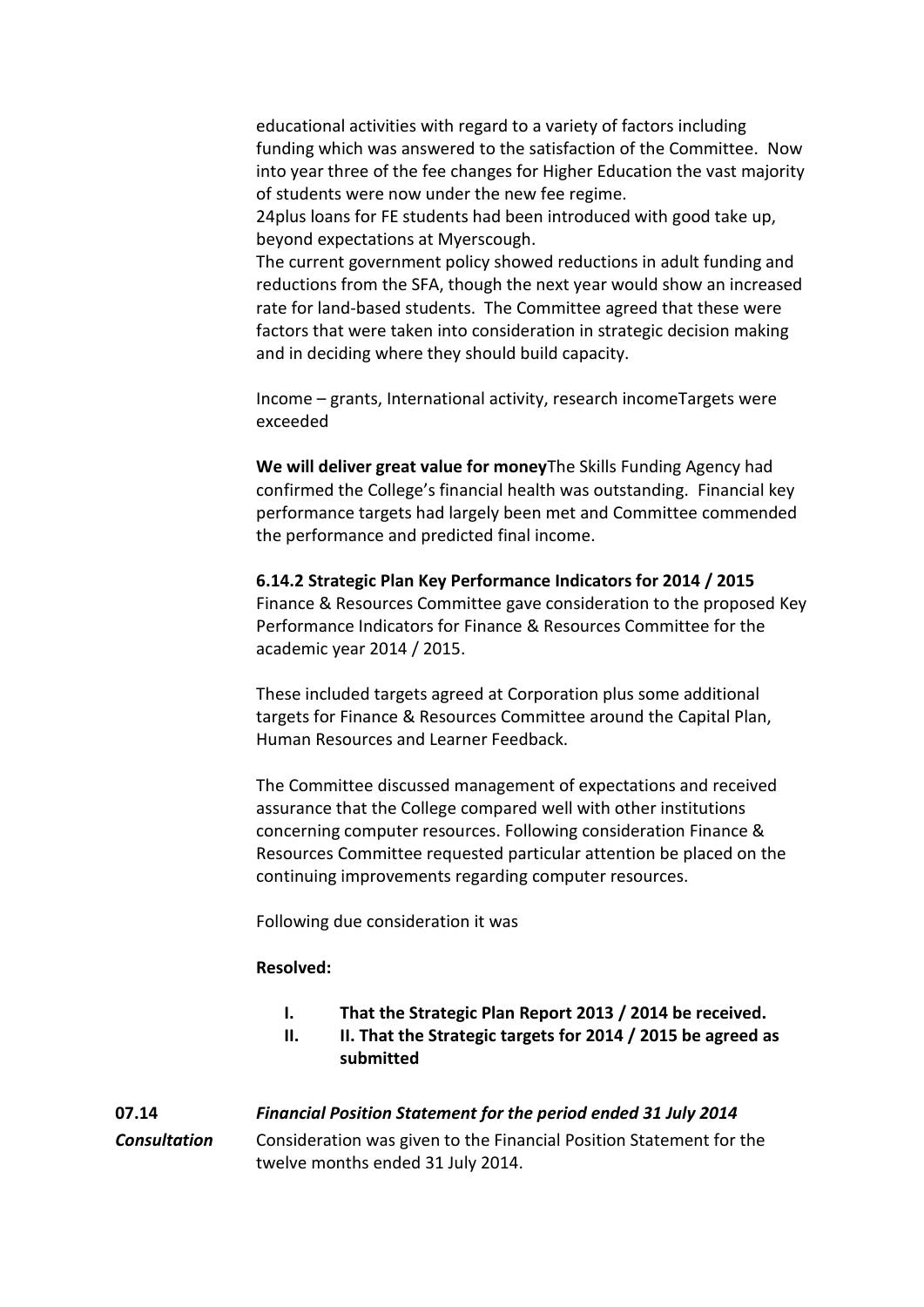The management accounts showed the College had generated a surplus which had exceeded budget. The surplus as a percentage of income (Pre FRS17) was 4% which would ensure a surplus would be recorded after adjustments to the accounts following notification of the FRS17 accounting charge. The charge was expected to be similar to previous years and constituted no payment of actual money but non cash charge to the I and E account and corresponding balance sheet entries.

The balance sheet remained healthy with the cash position remaining strong. The current ratio was 1:1.31 and cash days amounted to 70.70.

No material uncertainties leading to significant doubt over Myerscough being a 'Going Concern' had been identified.The outcome provided a score of 'Outstanding' for financial health.

In response to questions Finance & Resources Committee noted: College was on target to deliver the forecast outturn. Myerscough Ventures had made a positive contribution but was behind profile.

Educational contribution had fallen due to the use of sub-contractors which ensured number quotations were realised and numbers and hence income was secured and protected for the next academic year. Members discussed the subcontracting arrangements and it was noted College did plan to continue using such but at a lower level.

Future reports would clarify the deferred income and deferred outgoings.

After due consideration the Committee concluded that the accounts continued to show the College was in a sound financial position and objectives had been achieved.

#### **Resolved:**

**That the Financial Position Statement for the period ended 31 July 2014 be accepted and approved as submitted subject to final accounting adjustments.**

## **08.14** *Investment Funds Including Interest to 31 July 2014*

*Information* Consideration was given to the report on investments for the twelve months ended 31 July 2014.

> Total cumulative interest received on cash balances at the bank amounted to £32,267 at 31 July 2014. The total cash invested at the bank amounted to £5,269,142 which included £9,441 invested in the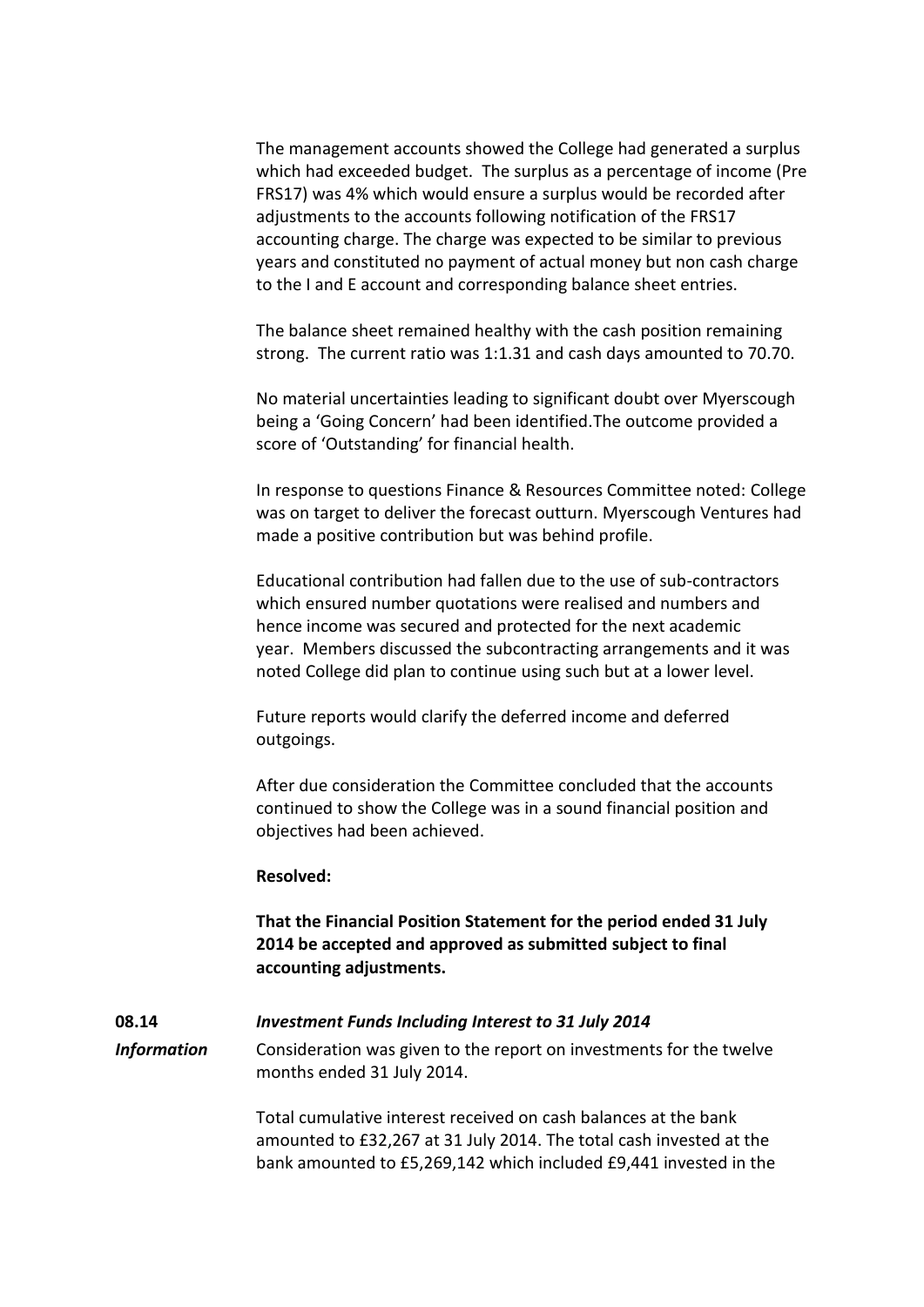Euro account held by College as Lead partner in a Leonardo project. Monies from this account would be transferred to Partners and to the Colleges current account in line with funding claims.

### **Resolved:**

**That the statement detailing investment funds including interest to 31 July 2014 be received.**

## **09.14** *Capital and Revenue Cash Flow for the Period ending 31 July 2014*

*Consultation* Consideration was given to the Capital and Revenue Cash Flow for the period ending 31 July 2014. The document Included financial figures concerned with Capital Developments and potential loans and was subject to change dependent upon decisions around these matters.

> In relevant financial reports a close measurement of debt repayment cover would be shown as a statistic and this would be constantly monitored.

## **Resolved:**

**That the statement detailing the capital and revenue cash flows for the period ending 31 July 2014 be accepted and approved as submitted.**

### **10.14** *Myerscough Ventures Report for the Period Ended 31 July 2014*

**Consultation** Finance Committee gave consideration to the Myerscough Ventures financial performance report based on the management accounts for the twelve months ended 31 July 2014.

> The contribution excluding the Farm was £1,653,110 which was slightly behind target. With inclusion of the Farm, the contribution dropped to £1,595,666.

The contributions to overheads were shown after the allocation of direct costs associated with the activity.All areas showed a positive contribution apart from the Farm.

All areas were slightly behind target apart from Equine Operations and Catering Operations.

Events showed the biggest variance. Though external bookings had been secured, these companies were unable to deliver the numbers they had promised with the inevitable fall in income.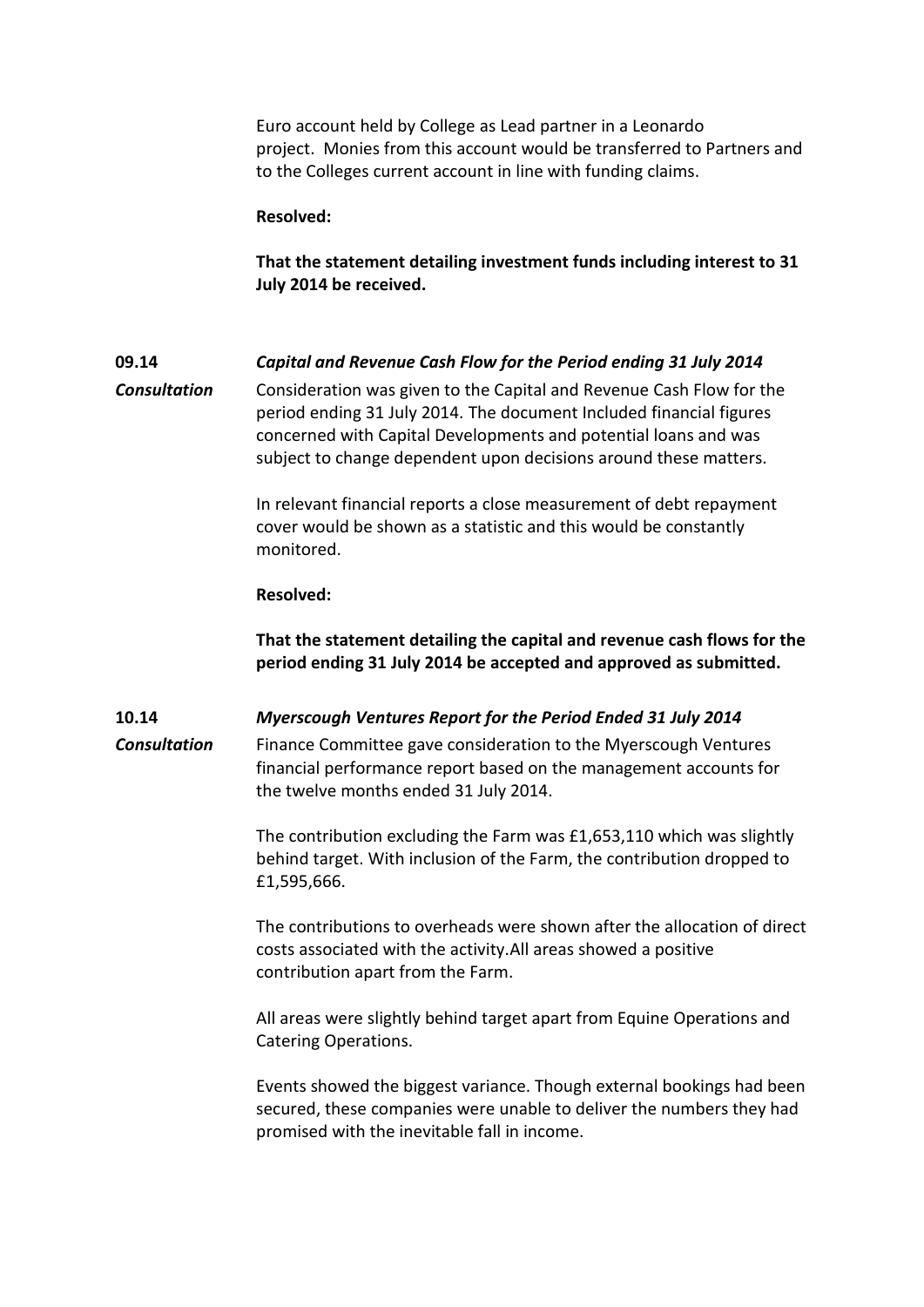Members were pleased to note Horticulture performance was positive. This was below target, as expected, due to the impact on the area through projects agreed within the capital plan. Members noted the demolition of old glass houses and build of new facilities. Finance & Resources Committee noted the industry relevant student experience gained through Horticulture operations and commented that areas the public had access to must reflect Myerscough as a quality organisation.

Financially the Farm had performed better than previous years but still showed a loss. In terms of student experience a positive and extremely busy year was recorded. It was noted the Farm carried additional costs to the other Ventures activity and final accounts would include a further 15k income. Committee continued to support the Farm and noted the continuing focus on cost control but did ask for closer accuracy in the budget target even if it did mean a negative contribution. Committee recognised its value as an educational resource and it's place within future and current strategic plans.

## **Resolved:**

**That the Financial Performance Report on Myerscough Ventures for the period ended 31 July 2014 be received as submitted.**

## **11.14** *Capital Expenditure Report – 31 July 2014*

*Consultation* The report showed that the projects were being delivered within agreed parameters and within timeframes.

> Explanations were provided around the VAT status of the Skills building and successful application to HMRC. Finance & Resources Committee received assurance of appropriate action and any financial liability should the use of the building change in years to come.

> After full discussion the Committee expressed its continued satisfaction with the progress made on the projects.

### **Resolved:**

# **That the Capital Expenditure Report to 31 July 2014 be received as submitted.**

## **12.14** *Going Concern*

**Decision** 'Going Concern' is a fundamental accounting concept for the preparation of financial statements. Corporation was required to satisfy itself that it would be reasonable to prepare the College's financial statements on a 'Going Concern' basis.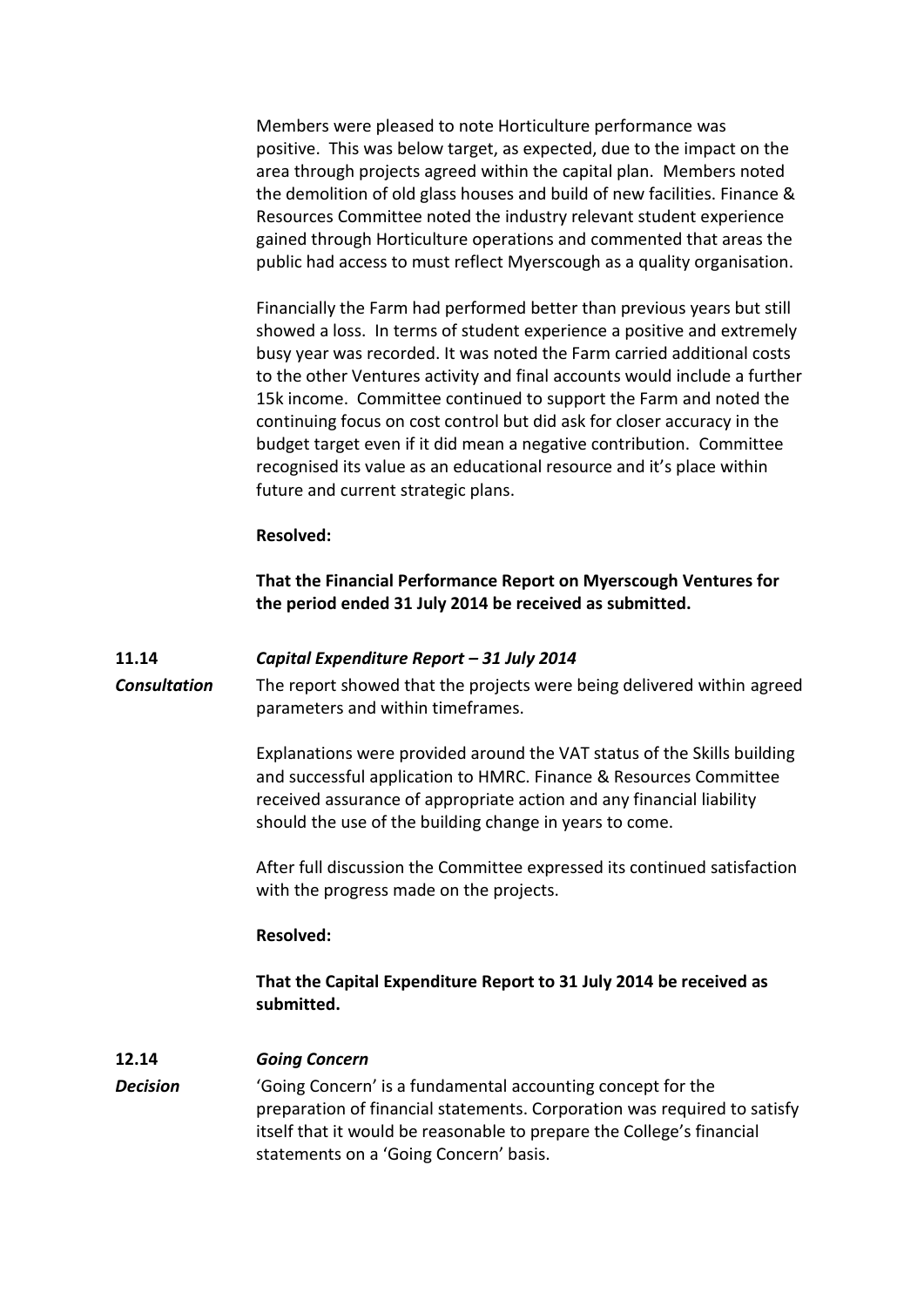Following consideration of the report prepared by the DP Finance & Funding the Committee concluded that no material uncertainties had been identified leading to significant doubt about 'Going Concern'. A statement to this effect would be included in the financial statements

#### **Resolved:**

## **That Finance Committee recommended the assumption of 'Going Concern' in the preparation of the Colleges Financial Statements.**

## **13.14** *Overseas Visits Annual Report for the year ended 31 July 2014*

*Consultation* Consideration was given to the Report on Overseas Visits for the Year Ended 31 July 2014. The contributions from third parties resulted in a cost to the College of £6,224 for 21 overseas visits to the value of £104,424. The report indicated the participation of students. A further amount was due to be added to income further reducing the cost to the College.

> Following due consideration Finance & Resources Committee agreed the overseas trips provided worthwhile opportunities and experiences for the students and for those involved in research and networking on an international level.

#### **Resolved:**

**That the Overseas Visits Annual Report for the Year Ended 31 July 2014 be received.**

### **14.14** *Approval for Additional High Value Credit Card*

*Decision* The Board had previously approved the controlled roll out of credit cards to managers across College, at present 26 cards with a credit limit of £4k and a transaction limit of £500 were in use by managers, plus a further high value card, held by the Principal, with a credit limit of £55k and no transaction limit.The Principal's card was also used to book overseas trips, hotels, internet orders, up-front deposits etc. across the College. Due to the size and frequency of transactions, verification calls were regularly received, which required a response directly from the card holder. This was no longer a workable solution.

> Approval was given for a second high value credit card, this card would be in the Deputy Principal Finance & Funding's name and would be held in the safe in Finance. The card would be used for the cross College transactions, leaving the Principals card for her own business use, and as a back-up for the new card.Finance & Resources Committee wished to ensure management had the flexibility they required. In response Management expressed satisfaction with the current arrangements but